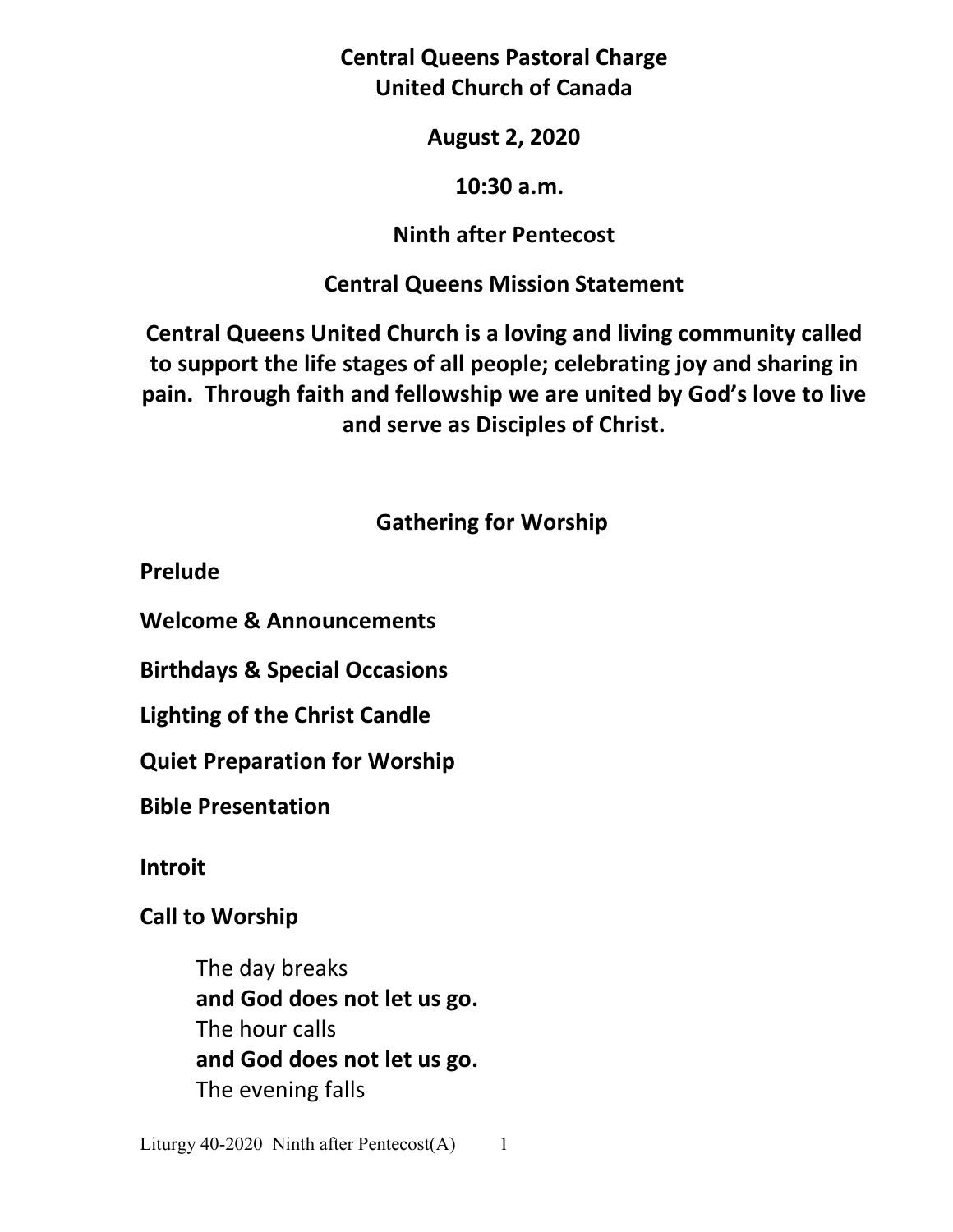**and God holds us fast.** Let us turn to God in worship,  **God, who never turns from us.**

**Hymn** "Come Now, Almighty King"VU #314

## **Prayer of Approach**

 God, you see us. You see our struggles, you see our difficulties, y**ou see our possibilities**, **you see our promise.**  Connect the dots for us, O God. Soften the hard spots with your blessing. **Call us in our wandering to hear you say our names. Satisfy our longings as with loaves and fishes and manna from heaven.**  For you are a good God, a God present in the scramble, and in the end, you always, always have a blessing. **For this and so much more,** 

**we give you thanks, through Jesus who is the Christ.** 

*We share in the ancient prayer Jesus prayed ...*

 **Lord's Prayer** 

**Our Father, who art in heaven, hallowed be thy name. Thy Kingdom come, thy will be done on earth, as it is in heaven. Give us this day our daily bread; and forgive us our trespasses, as we forgive those who trespass against us; and lead us not into temptation,** 

Liturgy 40-2020 Ninth after Pentecost $(A)$  2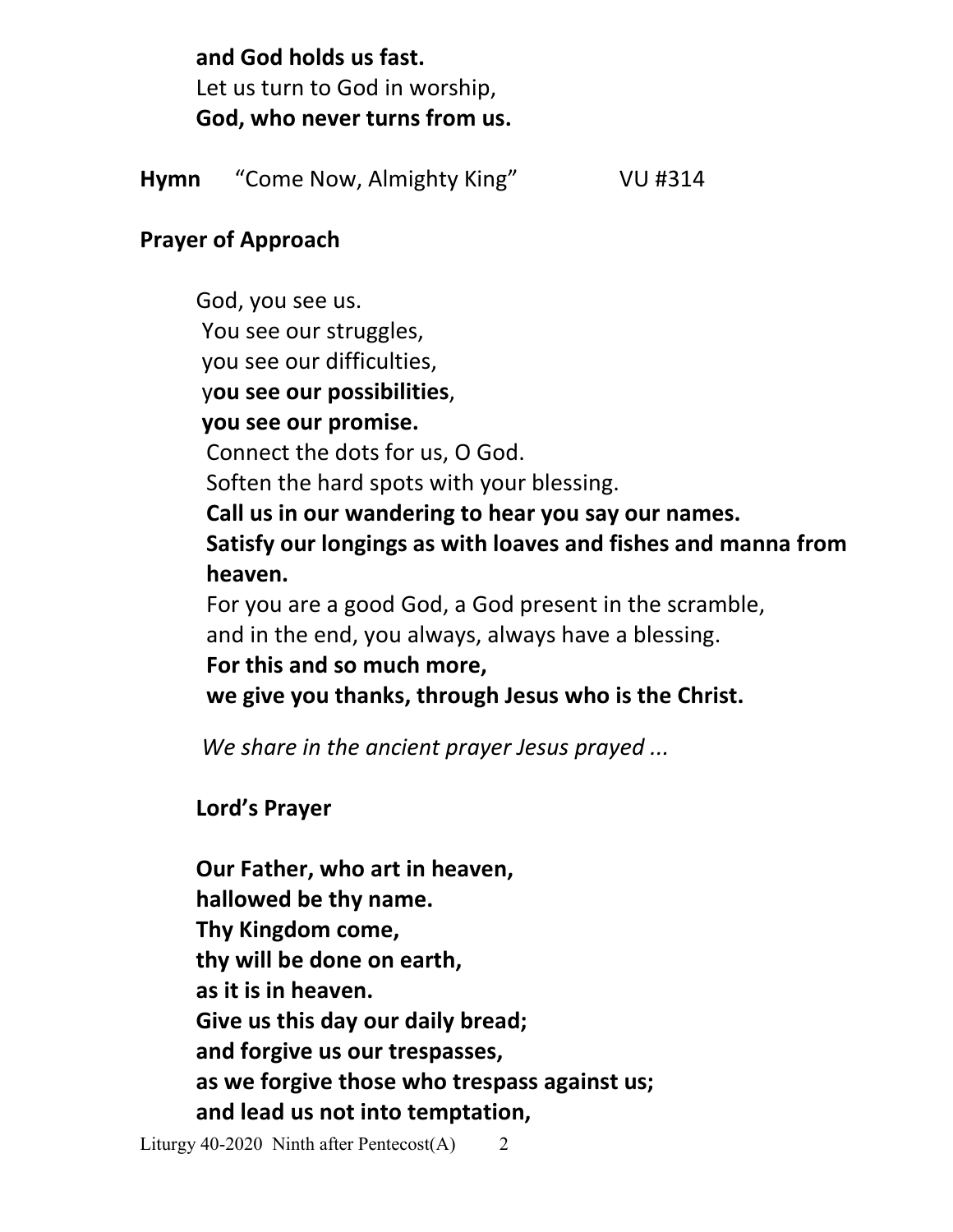**but deliver us from evil. For thine is the kingdom, the power, and the glory, for ever and ever. Amen.**

**Psalm 17:1-7,15** VU #739

| Hymn | "I am A Child of God" | MV #157 |
|------|-----------------------|---------|
|      |                       |         |

## **All God's Children**

## **Presentation of Our Gifts**

## **Offertory Invitation**

 When resources were short, did Christ worry? No! Christ saw the gifts, and Christ multiplied them! This is the miracle we witness every time we give to the church. God will take what we have, and God will do good things with it. You are invited to give, and even to participate in the miracle of God's multiplying acts.

| <b>Offertory</b><br>"What Can I Do?"<br>MV #191 |
|-------------------------------------------------|
|-------------------------------------------------|

## **Presentation of Offering**

## **Offertory Prayer**

 God of increase and bounty, Source of all good things: we offer these gifts as a portion of that which you have given us. May these gifts be as loaves and fishes for those who find themselves in poverty or hunger.  **May this act of giving bring about change: change in our lives, change in the lives we touch,**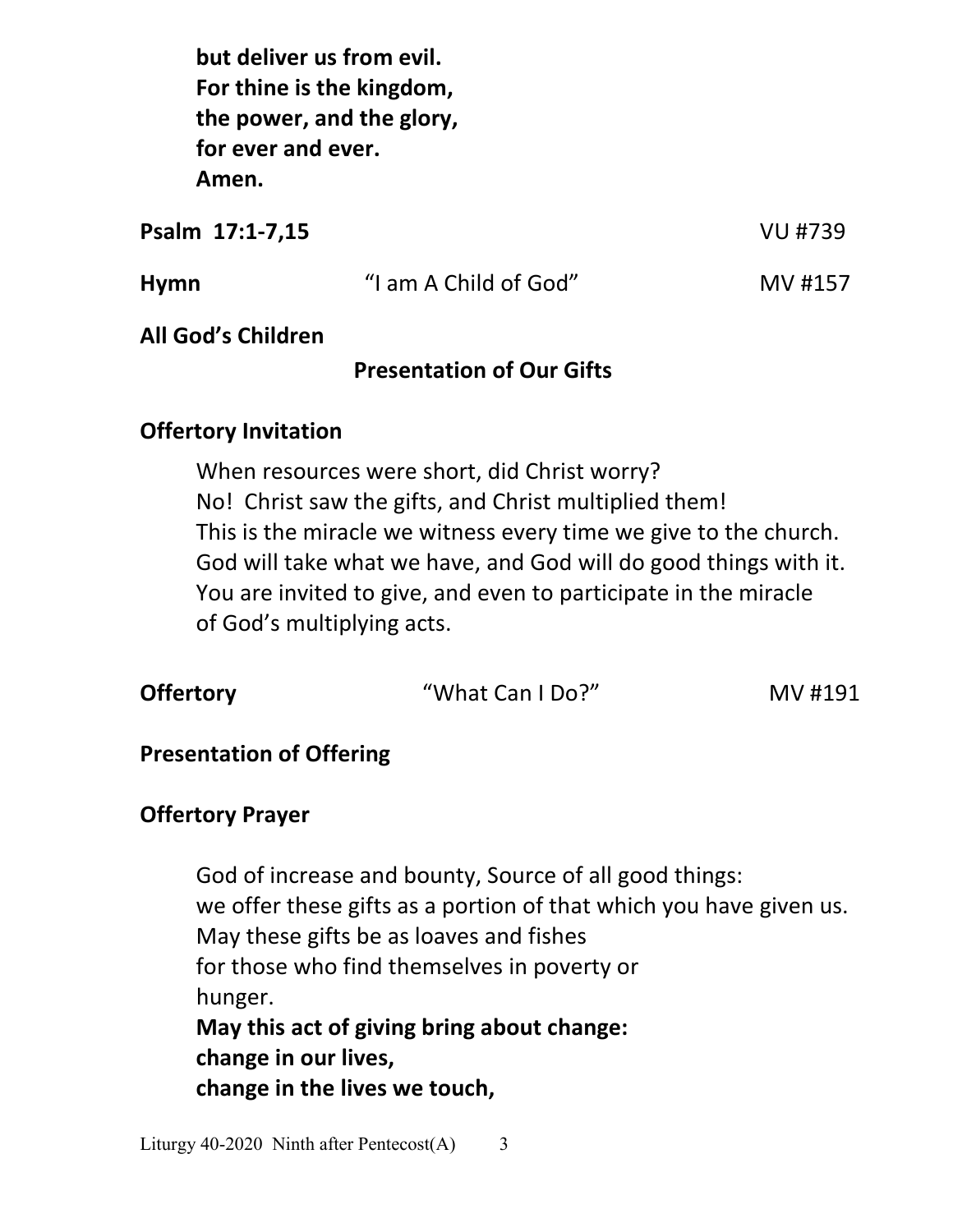### **change in the systems that harm.**

Through Christ, who gave so much to save. **Amen.**

## **Listening for the Word**

## **Sacred Readings**

### **Genesis 32:22-31**

The same night he got up and took his two wives, his two maids, and his eleven children, and crossed the ford of the Jabbok. He took them and sent them across the stream, and likewise everything that he had. Jacob was left alone; and a man wrestled with him until daybreak. When the man saw that he did not prevail against Jacob, he struck him on the hip socket; and Jacob's hip was put out of joint as he wrestled with him. Then he said, "Let me go, for the day is breaking." But Jacob said, "I will not let you go, unless you bless me." So he said to him, "What is your name?" And he said, "Jacob." Then the man said, "You shall no longer be called Jacob, but Israel, for you have striven with God and with humans, and have prevailed." Then Jacob asked him, "Please tell me your name." But he said, "Why is it that you ask my name?" And there he blessed him. So Jacob called the place Peniel, saying, "For I have seen God face to face, and yet my life is preserved." The sun rose upon him as he passed Penuel, limping because of his hip.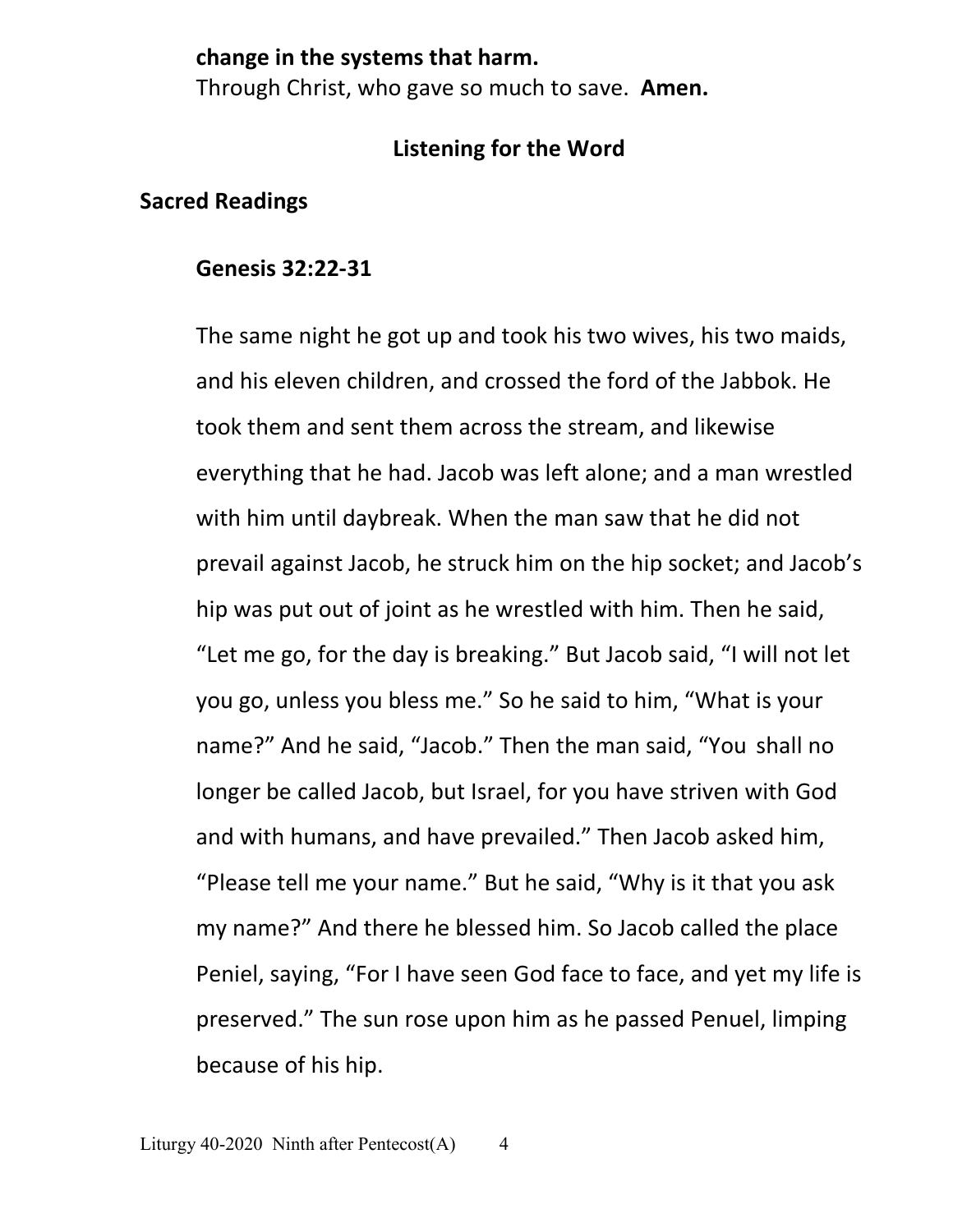#### **Matthew 14:13-21**

Now when Jesus heard this, he withdrew from there in a boat to a deserted place by himself. But when the crowds heard it, they followed him on foot from the towns. When he went ashore, he saw a great crowd; and he had compassion for them and cured their sick. When it was evening, the disciples came to him and said, "This is a deserted place, and the hour is now late; send the crowds away so that they may go into the villages and buy food for themselves." Jesus said to them, "They need not go away; you give them something to eat." They replied, "We have nothing here but five loaves and two fish." And he said, "Bring them here to me." Then he ordered the crowds to sit down on the grass. Taking the five loaves and the two fish, he looked up to heaven, and blessed and broke the loaves, and gave them to the disciples, and the disciples gave them to the crowds. And all ate and were filled; and they took up what was left over of the broken pieces, twelve baskets full. And those who ate were about five thousand men, besides women and children.

#### **Anthem**

#### **Sermon**

#### **Pastoral Prayer**

Liturgy 40-2020 Ninth after Pentecost $(A)$  5 O God, we give you thanks for your goodness in all the times of our lives. Even in the uncertainties of this present moment, we are grateful for the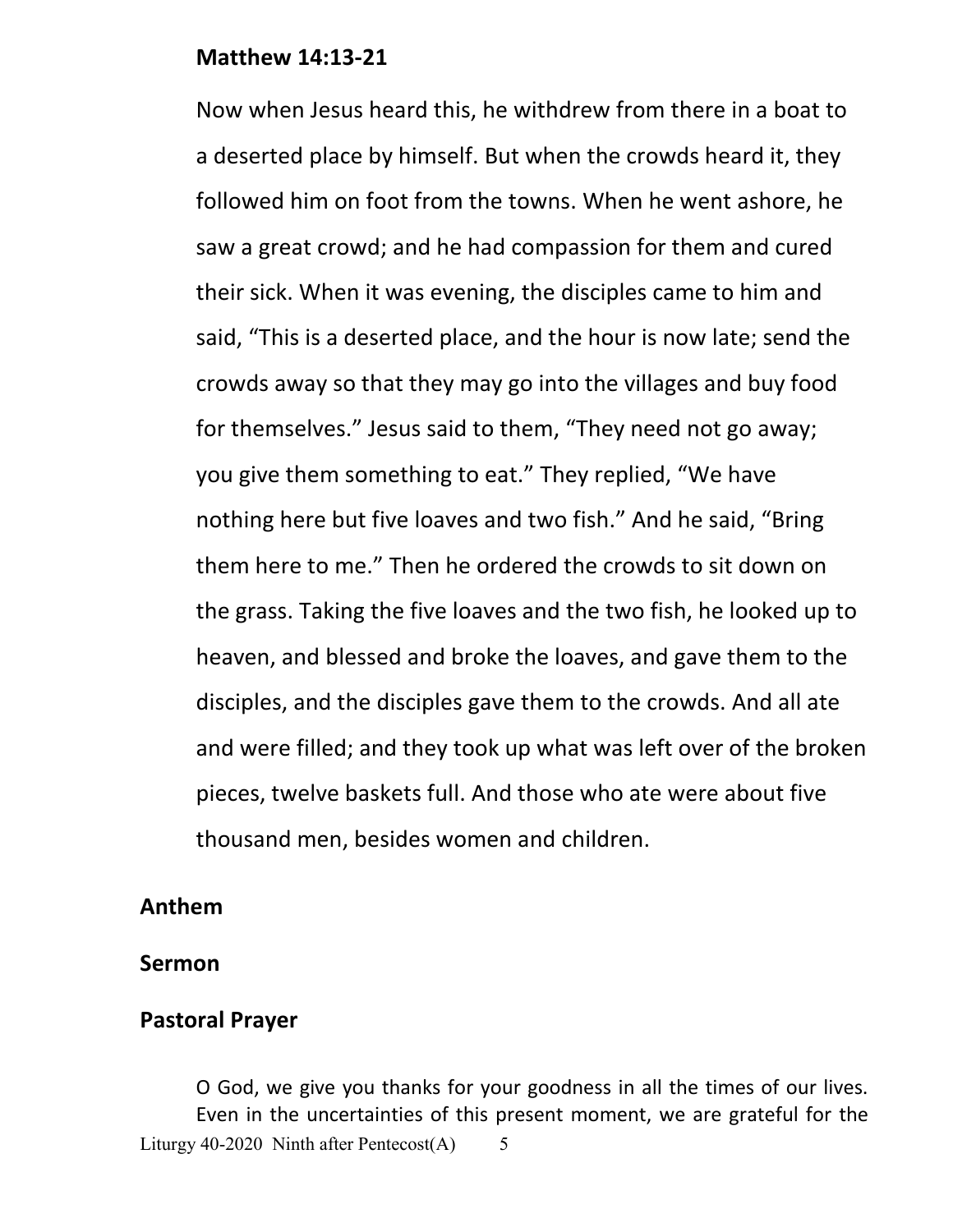strength and courage we find, knowing you are right beside us. Give us the wisdom and patience we need to face a future filled with many questions and challenges.

Aware of our own needs today, we are reminded by Christ's compassion that so many others nearby and much further away experience even greater struggles. And so we lift up our prayers for the world, seeking your guidance so that we may do our part to bring comfort, healing and hope.

 We pray for all who are sick or in pain, that they may have the medical assistance they need and the gift of healing in body, mind, and spirit. We pray for those who are grieving, that they may know the comfort of your presence and find hope in your promises. Especially we remember those whose lives have been changed by COVID-19 and ask that you will support their recovery and heal relationships affected by this disease.

(*Keep silence for at least 15 seconds)* 

 We pray for those who are hungry or homeless, and all those experiencing the stress of poverty and economic uncertainty. Give those with more resources the confidence to share generously. We pray for leaders in our communities and in our nation, as they seek ways to recover well-being in the face of the global pandemic. Give them wisdom and courage to make decisions for the well-being of the most vulnerable.

(*Keep silence for at least 15 seconds)* 

We pray for those who seek to show hospitality to others in their homes, in their workplaces, in the church and the community, that their generosity will inspire others to open their hearts so that your goodness at work in the world will be multiplied. We pray for prisoners and for those who work in prisons, especially for chaplains and volunteers who bring your word of love and grace to the incarcerated. After long weeks and months deprived of familiar contact, help us all understand the stress of being imprisoned. May those who represent the face of Christ in these environments find strength and wisdom in your companionship and offer ministry of reconciliation and renewal that you desire for everyone.

(*Keep silence for at least 15 seconds)* 

Jesus Christ, you walk with us through all the days of challenge and celebration. Be our Bread for the journey of life, to sustain us and encourage us, whatever the week ahead holds for us. Amen.